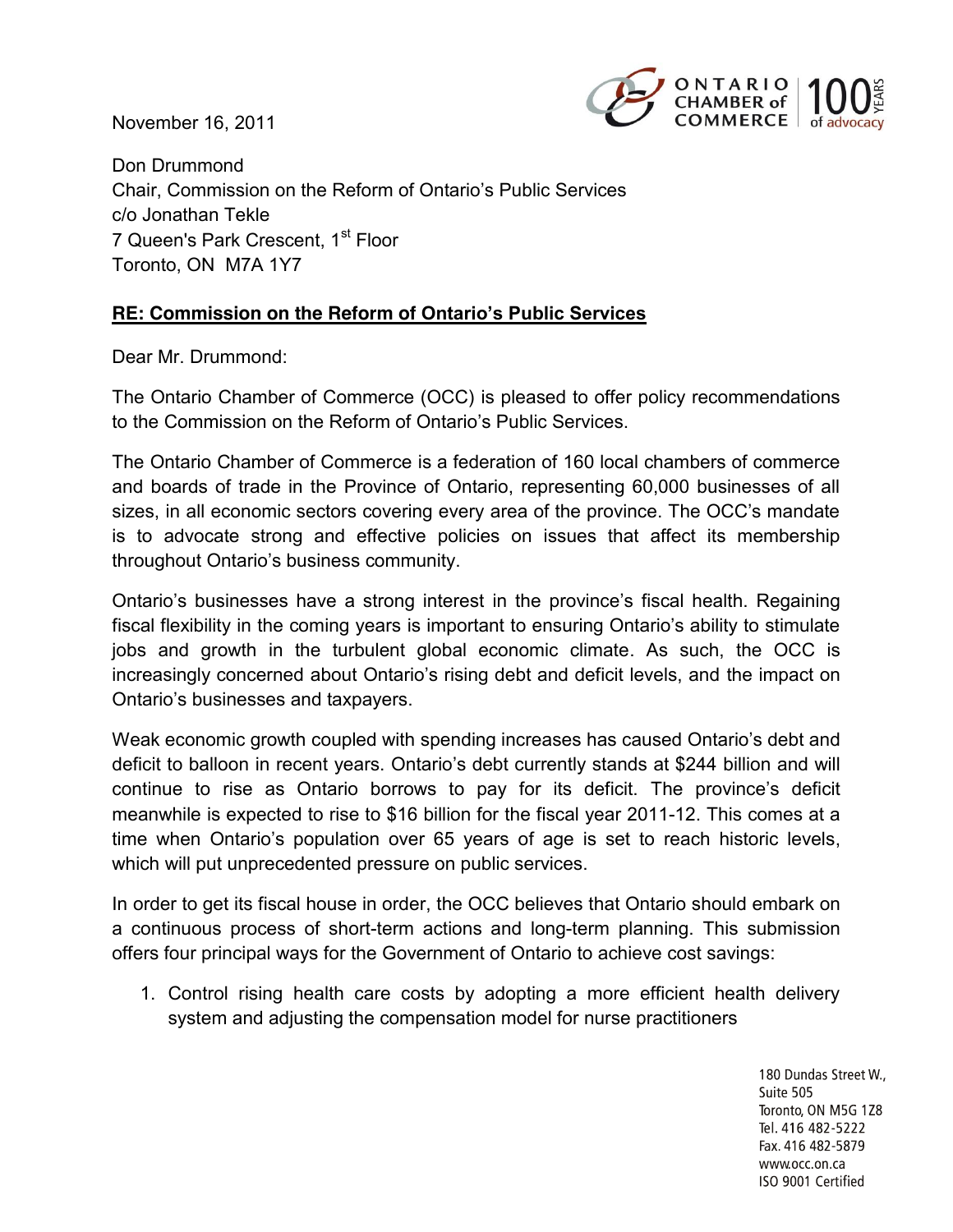- 2. Develop a long-term public sector compensation restraint strategy that includes municipalities
- 3. Ensure municipalities spend provincial transfers wisely and utilize Auditors General
- 4. Identify programs that could be effectively and efficiently delivered by other entities

The following sections outline these four cost-saving strategies in greater detail.

## **1. Control rising health care costs by adopting a more efficient health delivery system and adjusting the compensation model for nurse practitioners**

Since 2006, provincial government health care spending has risen 6.5 percent a year on average. Currently, health care costs make up 46 percent of Ontario government spending and that percentage will increase to 80 percent if current growth rates continue.

The Ontario government has announced that it will hold health care spending increases to 3 percent a year. The OCC applauds the government's intention to pursue this strategy; however, we ask the government to outline a detailed plan and demonstrate its ability to control rising health care costs, something it has not done in the past.

There are a variety of ways that the government can control rising health costs within a publically-funded, universally accessible health care system. Two ideas are:

**Permit more specialized privately-run clinics to operate in Ontario.**

General hospitals currently act as hubs for procedures of all kinds, making for an inefficient system. Medical procedures should be performed on the basis of quality and efficiency. For example, CT scans and MRI services could be delivered within specialized, privately-run clinics. Allowing for specialization within the health care system increases productivity and efficiency and delivers cost-savings to government.

 **Adjust the compensation model for nurse practitioners and all partners in Ontario's health care system.** 

Ontario's current compensation model for primary care provides physicians, who are paid on a fee-for-service basis, with financial incentives for performing a comprehensive array of medical activities. The government should develop a similar compensation model for nurses and other primary care providers that will put their skills to the best possible use. This type of compensation model encourages greater productivity, fosters innovation and allows taxpayer dollars to go further.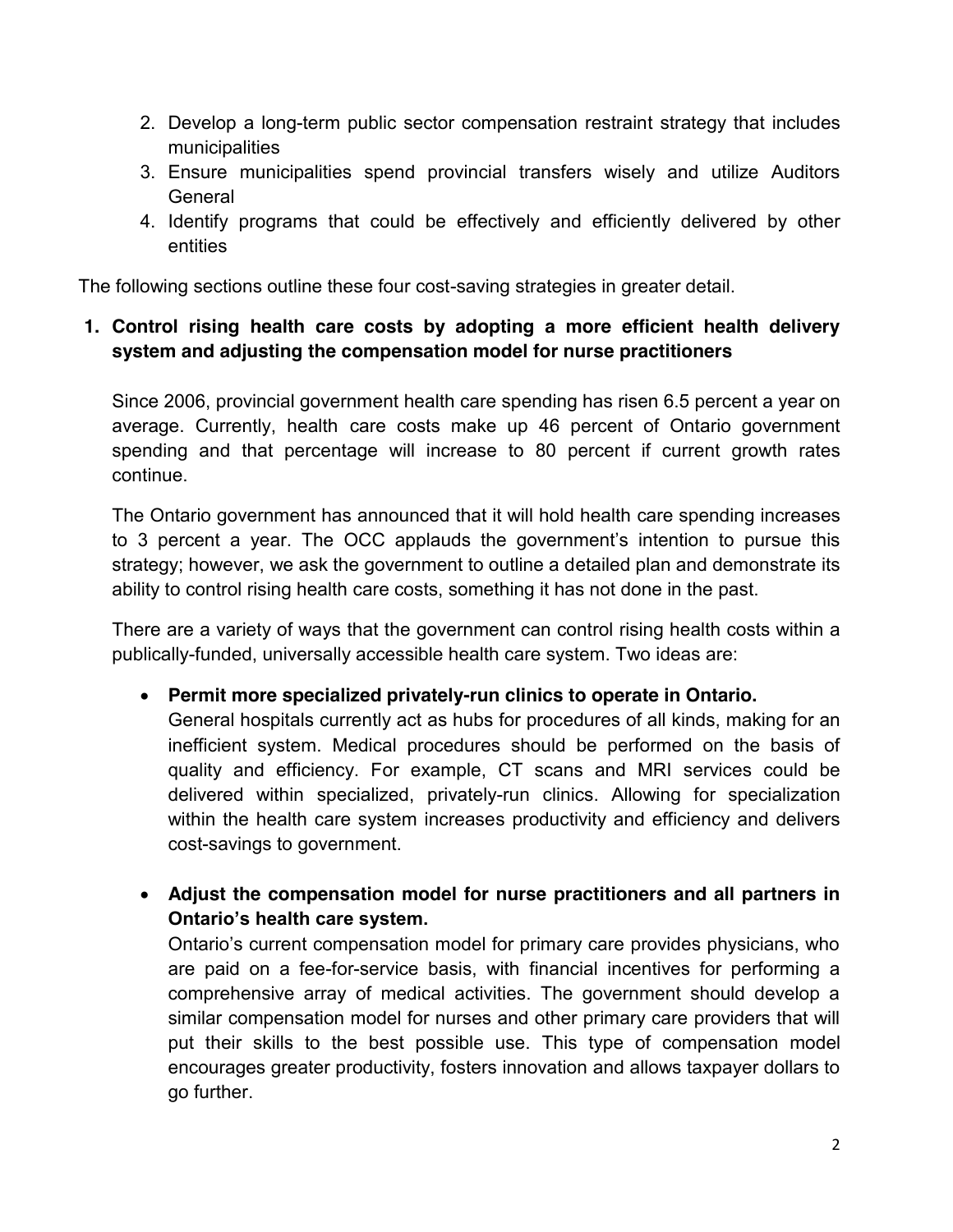More than ever, the government needs to address rising health care costs. As the population ages, pressures on the health care system increase. The OCC applauds the government's commitment to a yearly cap on health spending. Finding efficiencies within the current health system are vital to ensuring a high quality of care and keeping rising costs under control.

## **2. Develop a long-term public sector compensation restraint strategy that includes municipalities**

As it stands, the Ontario government spends roughly 50 cents of every taxpayer dollar on salaries and benefits for workers in the broader public service. Any serious plan for finding cost-savings within the public sector must address Ontario's labour costs.

Canadian governments have disproportionately increased public salaries when compared to their private sector counterparts. While the gap between public and private sector wage increases has narrowed recently, from 2007-2009, public sector wage increases outpaced those in the private sector by an average of 0.6 percent a year (HRSDC Canada, 2011). The private sector has had to carefully manage its labour costs and is looking to the public sector to do the same.

The Ontario government's 2010 *Public Sector Compensation Restraint to Protect Public Services Act* outlined a two year wage freeze on non-unionized workers and a cap on compensation for unionized workers. While a good first step, the Act failed to address municipal labour costs as the government opted to urge (rather than mandate) municipalities to implement similar restrictions.

Further, the Act expires in 2012, leaving Ontario without a long-term public sector compensation restraint strategy. The Act also leaves Ontario's labour arbitration system intact. The current system fails to take into account employers' capacity to accommodate higher wages, something that places significant financial pressure on labour-cost laden public sector budgets.

For these reasons, the government should develop a comprehensive long-term public sector compensation restraint strategy that includes municipalities and extends well beyond 2012. Public pensions and employee benefits, in addition to salaries, must be part of a discussion on public sector compensation restraint. The government should also immediately revise the provincial labour arbitration system to establish methodologies that incorporate a community's ability to pay for arbitrated settlements.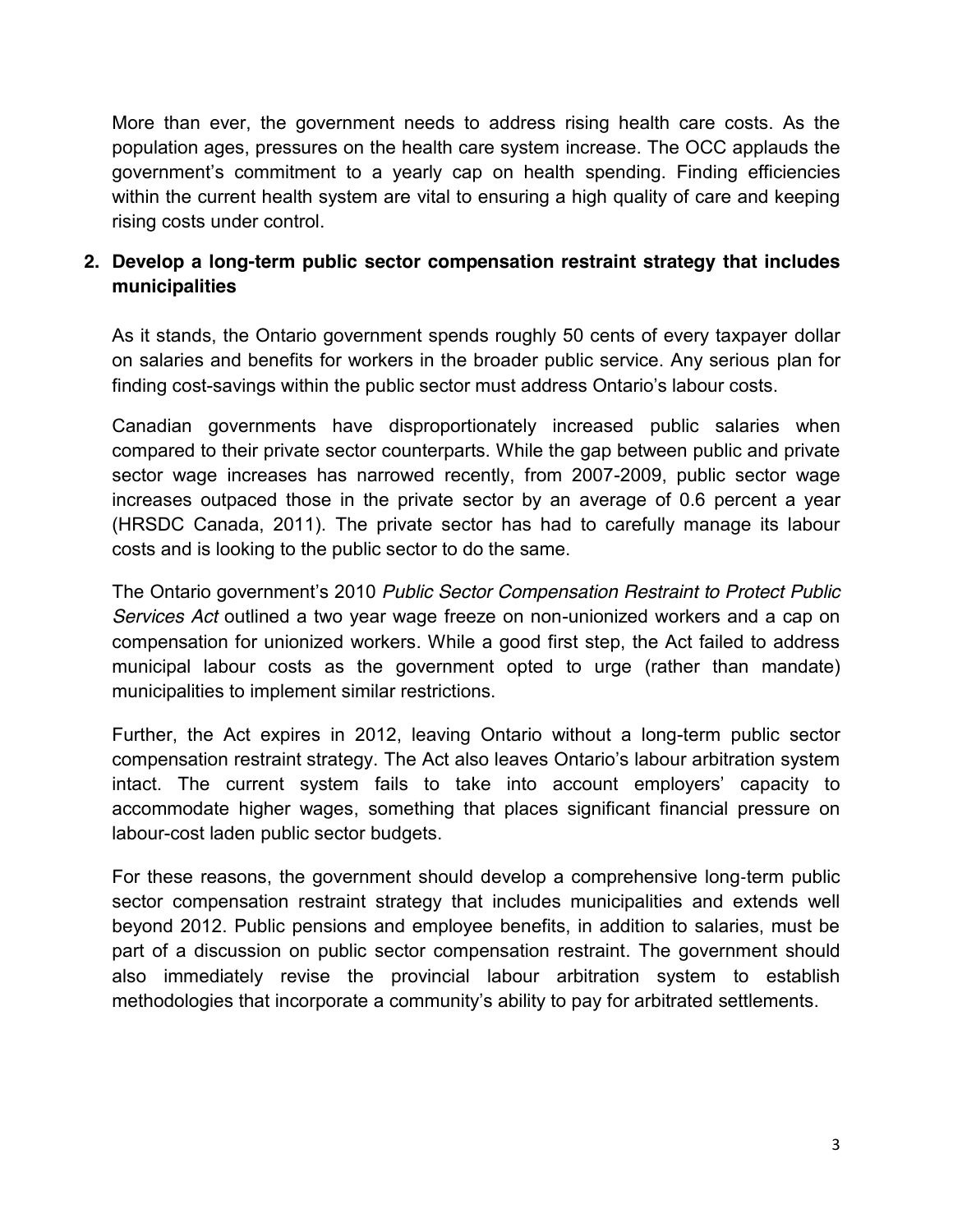#### **3. Ensure municipalities spend provincial transfers wisely and utilize Auditors General**

Ontario spent \$3 billion on transfers to municipalities in 2011. That number is expected to rise to \$4 billion by 2018. By that time, the province will have increased ongoing annual support to municipalities by 270 percent since 2003. In addition, by 2018 the provincial government will have uploaded \$1.5 billion in municipal costs since 2003.

Given Ontario's fiscal situation and given the consistent generosity the government has shown in its dealings with municipalities, the Ontario government needs to do more to ensure that provincial transfers are being spent wisely.

Despite efforts to reduce spending and obtain greater efficiencies by some municipalities, the Ontario government continues to receive additional funding requests from some local governments. The avoidance by some municipalities to make much needed, difficult decisions to reduce spending and seek greater efficiencies with their local public funds can come at the expense of all taxpayers in Ontario.

As a means of ensuring value for taxpayer dollars, the government should freeze or limit provincial transfers to municipalities that do not undertake comprehensive, meaningful actions to reduce or limit spending, obtain efficiencies or act on recommendations by an Auditor General.

The Ontario Chamber of Commerce understands that Ontario municipalities are under increasing pressure to deliver added value for stretched taxpayer dollars. As such, municipalities should make the worthwhile investment in an Auditor General. Municipal Auditors General have a proven record of finding cost savings, and past incidences point to a high rate of return when investing in an Auditor General office (in 2008, for every dollar invested by the City of Toronto in its Auditor General Office, the municipality obtained a return of \$5.60 or 560 percent).

The government should amend the *Ontario Municipal Act* to make mandatory the appointment of an Auditor General for Municipalities whose population exceeds 100,000.

Freezing transfers to spendthrift municipalities and making mandatory the use of Auditors General will help ensure that provincial transfers are being spent wisely and that taxpayers are receiving full value for their dollar.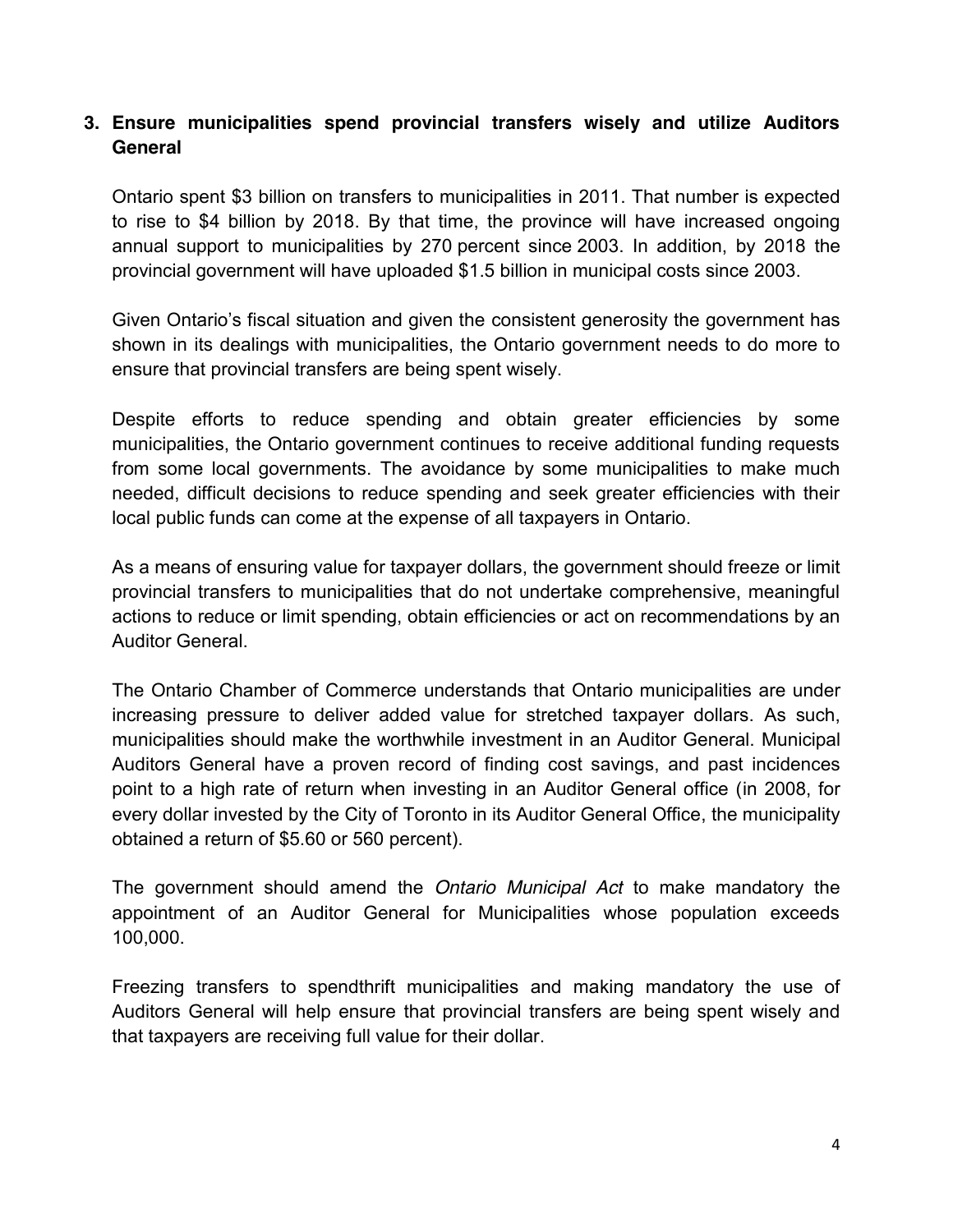#### **4. Identify programs that could be delivered effectively and efficiently by other entities**

The private sector has demonstrated (such as in the case of private health care delivery) that it can deliver, and exceed, standards set by government on behalf of the public.

Ontario has already developed some beneficial partnerships for program delivery with non-governmental organizations (NGOs). The OCC, for example, operates two provincially funded programs (the Export Market Access program and the Ontario Exporters Fund) designed to help small and medium sized enterprises access foreign markets. The OCC believes that more opportunities exist for private delivery of government programs, in the interests of both effective and efficient service provision.

A number of Chambers across Europe deliver business services in place of government. For example, the Scottish Chamber of Commerce (in partnership with Scottish Enterprise – a non-departmental public body of the central government) provides business with free mentoring services. The Government of Ontario, through the Ministry of Economic Development and Innovation, currently provides business advisory services through twelve offices in Southern Ontario. The Government of Ontario could divest itself of responsibility for these types of business services and allow other entities, who possess the necessary expertise, to take responsibility for their delivery.

There are many other areas where the government should consider alternative service delivery, thereby achieving cost-savings. These include:

- utilizing alternative financing for transportation and transit infrastructure and services
- delegating responsibility for developing and monitoring business regulations to grassroots networks of businesses and NGOs
- allowing companies that meet general performance criteria to monitor their own regulation-compliance without the burden of employing an external reporting mechanism
- devolving the administration of funds and design of training initiatives under Employment Ontario to organizations with direct knowledge of local economic conditions

More details on these four proposals can be found in *Appendix 1*.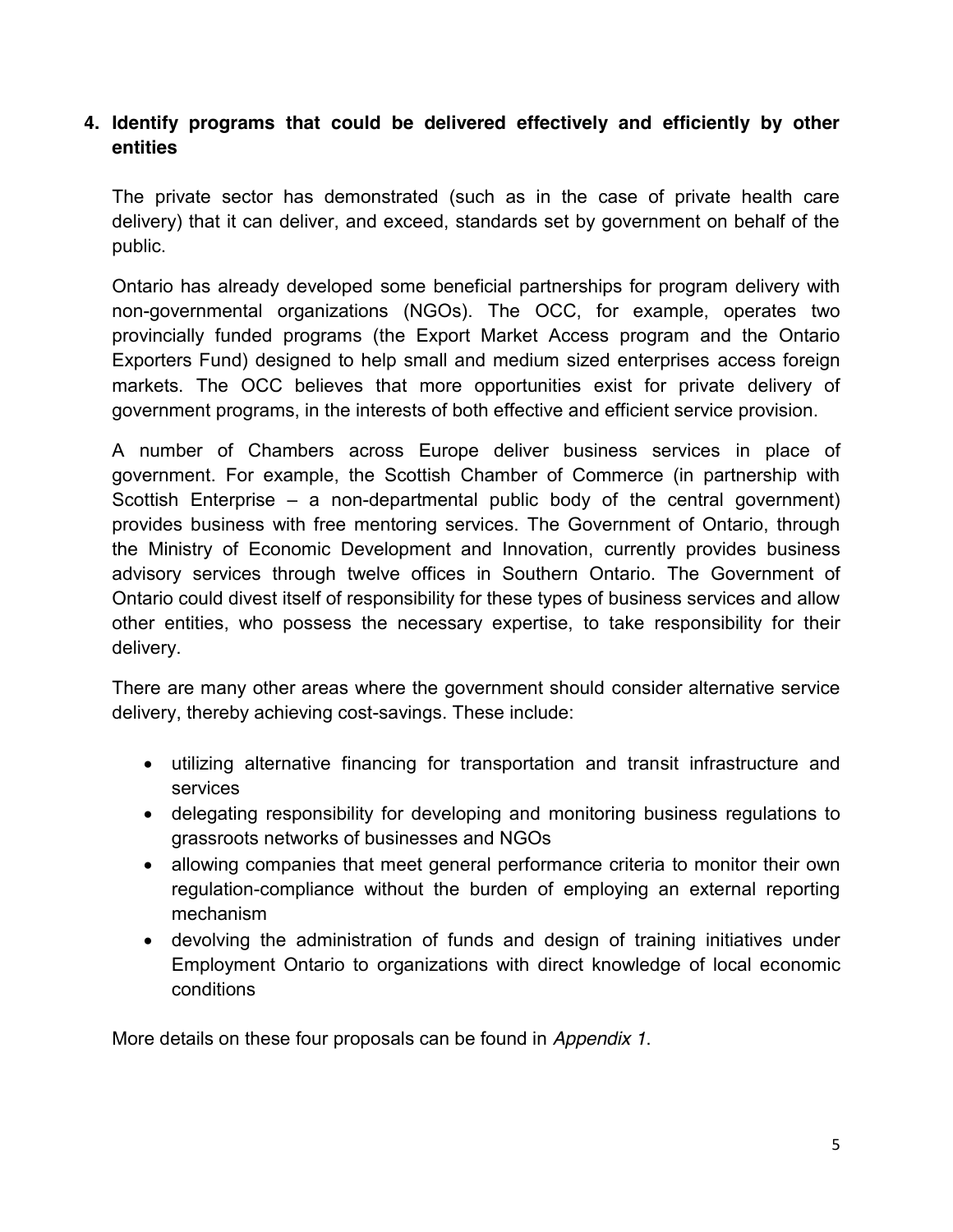In addition to the recommendations presented in this submission, on a going-forward basis the government should consider adopting best practices from the business community in the interest of delivering government programs more effectively and efficiently.

Thank you for taking the time to review this submission. The OCC and its members hope that our recommendations will be reflected in the Commission's report to government. We would welcome the chance to meet you at any time should you wish to discuss this submission.

If you have any questions or comments, please contact Angie Brennand, Vice-President Policy and Government Relations, at [angiebrennand@occ.on.ca,](mailto:angiebrennand@occ.on.ca) (416) 482-5222, ext. 232.

Yours sincerely,

Len Crispino President & CEO Ontario Chamber of Commerce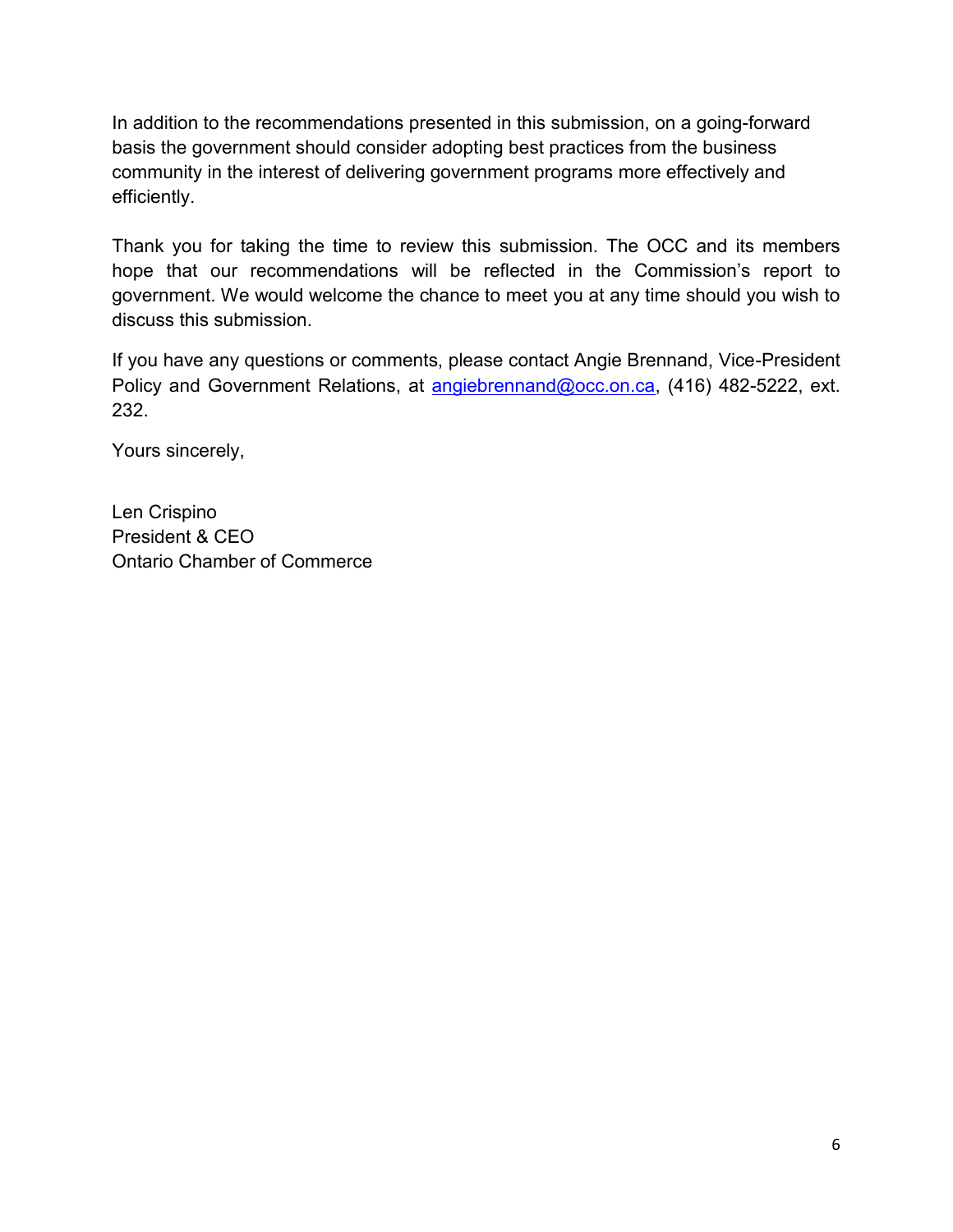# **Appendix 1: Details on proposals for programs that could be delivered effectively and efficiently by other entities**

# **1. Utilizing alternative financing for transportation and transit infrastructure and services**

There is a need for new transportation and transit infrastructure in the province. The Ontario government should consider transitioning away from public financing and operating of such infrastructure, and look to alternative means.

## **Recommendations**

- i. Use alternate financing methods for transportation infrastructure, including the use of public bond issues and private consortia.
- ii. Include among various revenue tools tolls and fares to either pay down the bond issue, or to provide a stream of revenue to the private capital sources.

## **2. Delegating responsibility for developing and implementing business regulations to grassroots networks of businesses and NGOs**

The Ontario government's Open for Business Initiative contains elements of a coregulation model but limits the participation of businesses to a provisory role in the development of new regulations. The government should create flexible institutional arrangements to delegate responsibility for developing, implementing and monitoring regulations to grassroots networks of businesses and NGOs. By delegating responsibility to extra-governmental actors, the government can divest itself of administrative costs.

# **Recommendation**

Draw on existing models from the federal government and elsewhere to establish formal institutional mechanisms for business/government co-regulation.